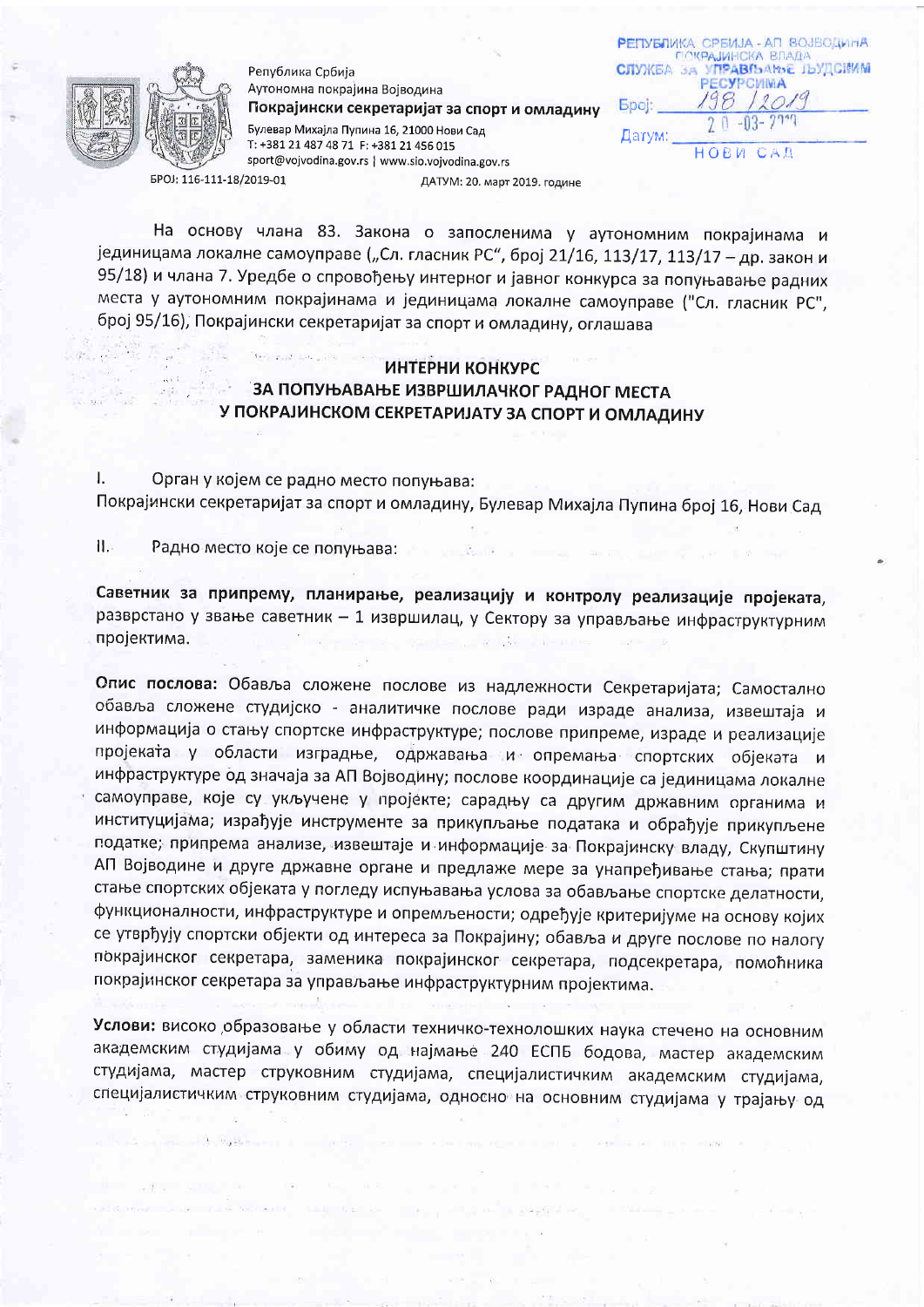четири године или специјалистичким студијама на факултету и познавање метода рада, поступака и стручних техника које се стиче радним искуством у струци од најмање три године, као и вештина да се при решавању сложених стручних проблема стечена знања примене; основни ниво оспособљености за рад на рачунару.

 $\bullet$ Стручне оспособљености, знања и вештине које се проверавају у изборном поступку: познавање рада на рачунару - уколико кандидат не приложи уверење о траженом нивоу оспособљености за рад на рачунару, провера ће се извршити практичним радом на рачунару; вештина комуникације - усмено, непосредно, кроз разговор са кандидатима; стручна знања, односно познавање законских и подзаконских прописа који регулишу област рада оглашеног радног места: Закон о запосленима у аутономним покрајинама и јединицама локалне самоуправе ("Сл. гласник РС", број 21/16, 113/17, 113/17 - др. закон и 95/18) и Закон о општем управном поступку ("Сл. гласник РС", бр. 18/2016 и 95/2018 - аутентично тумачење) - усмено.

**CONTRACTOR CHECK AND ACCOUNTS** OF EXPERIMENT III. Место рада:

 $\mathcal{L}$ 

 $\mathcal{L}$ 

and in the public form of the con-

Покрајински секретаријат за спорт и омладину, Нови Сад, Булевар Михајла Пупина број 16.

IV. Рок за подношење пријаве на интерни конкурс је осам дана од дана када је интерни конкурс оглашен. Рок почиње да тече 21. марта 2019. године и истиче 28. марта 2019. године. of the state of the state of the state of the state of the state of the state of the state of the state of the state of the state of the state of the state of the state of the state of the state of the state of the state o

**SOFT THE** 

 $\Delta E_{\rm{eff}}=16$ 

V. В Лице које је задужено за давање обавештења о интерном конкурсу: Винавина в се 

VI. Адреса на коју се подноси пријава за интерни конкурс:

Покрајински секретаријат за спорт и омладину, Нови Сад, Булевар Михајла Пупина број 16, са назнаком "за интерни конкурс за радно место Саветник за припрему, планирање, реализацију и контролу реализације пројеката".

VII. - Датум оглашавања: 20. март 2019. године.

VIII. Докази који се прилажу уз пријаву на интерни конкурс:

 $1 - 7 - 1$ потписана пријава са адресом становања, e-mail адресом и бројем телефона;

 $2.$ биографија са наводима о досадашњем радном искуству;

month of the con-

 $3.$ фотокопија личне карте, односно испис очитане биометријске личне карте;

 $4.$ уверење о држављанству, не старије од шест месеци (оригинал или оверена фотокопија);

awn that <sup>ho</sup>rse to flow the

5. Уверење МУП-а да кандидат није осуђиван на безусловну казну затвора од најмање шест месеци, не старије од шест месеци (оригинал или оверена фотокопија);

доказ о стручној спреми према условима (оригинал или оверена фотокопија);  $6.$ 

 $7.$ фотокопија доказа о најмање пет година радног искуства у струци (потврде, решења, уговори и други акти из којих се може утврдити на којим пословима, у ком периоду и са којом стручном спремом је стечено радно искуство);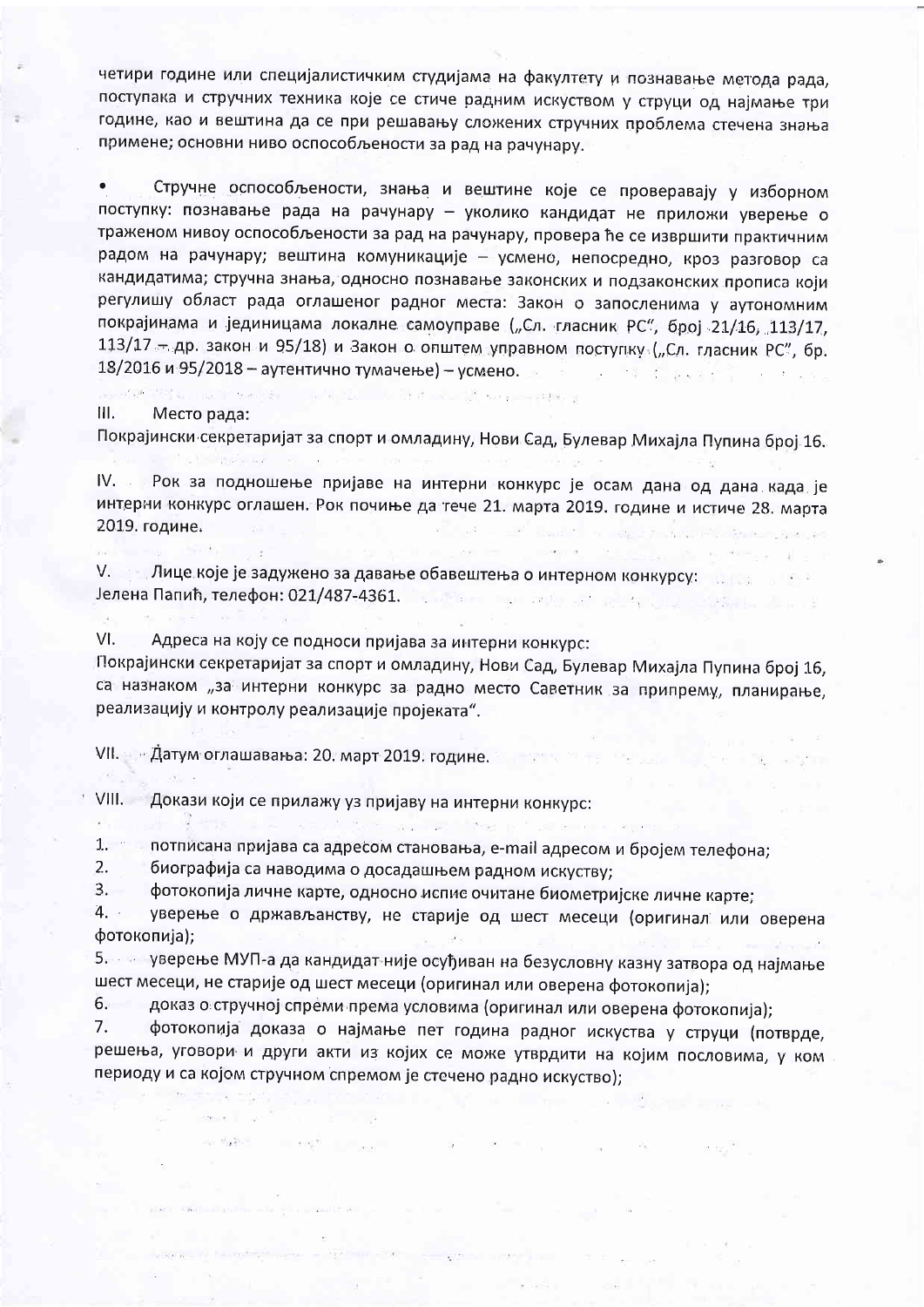потврда о оспособљености за рад на рачунару (оригинал или оверена фотокопија), 8. уколико је кандидат поседује;

решење о распоређивању или решење да је службеник нераспоређен (оригинал 9. или оверена фотокопија:

10. Образац I или Образац II - Изјава у којој се учесник интерног конкурса опредељује да ли ће сам прибавити доказе о чињеницама о којима се води службена евиденција или ће то орган учинити уместо њега.

## НАПОМЕНА:

 $25 - 14$ 

У складу са Законом о запосленима у аутономним покрајинама и јединицама локалне самоуправе, пробни рад је обавезан за сва лица која нису заснивала радни однос у органу аутономне покрајине, јединици локалне самоуправе, или државном органу. Пробни рад за радни однос заснован на неодређено време траје шест месеци. Службеник на пробном раду који је радни однос засновао на неодређено време полаже државни стручни испит до окончања пробног рада, у супротном му престаје радни однос. Службеник који је у радном односу на неодређено време, дужан је да има положен државни стручни испит. Службеник који је у радном односу на неодређено време коме пробни рад није обавезан у складу са законом, као и службеник који је засновао радни однос на неодређено време, а нема положен државни стручни испит, полаже државни стручни испит у року од шест месеци од дана заснивања радног односа.

Законом о општем управном поступку ("Сл. гласник РС", број 18/16 и 95/18) је, између осталог, прописано да су органи у обавези да по службеној дужности, када је то неопходно за одлучивање, у складу са законским роковима, бесплатно размењују, врше увид, обрађују и прибављају личне податке о чињеницама садржаним у службеним евиденцијама, осим ако странка изричито изјави да ће податке прибавити сама.

Докази који се прилажу уз пријаву на овај интерни конкурс, а о којима се води службена евиденција су уверење о држављанству и уверење МУП-а да кандидат није осуђиван на безусловну казну затвора од најмање шест месеци.

Уколико се учесник конкурса определи да орган прибави по службеној дужности наведене доказе, дужан је да се писмено изјасни о томе да се његови лични подаци користе у сврху прикупљања наведених доказа. Изјашњење се даје у форми изјаве која се доставља уз пријаву на интерни конкурс (Образац I).

Уколико се учесник конкурса определи да ће сам прибавити наведене доказе, дужан је да се писмено о томе изјасни. Изјашњење се даје у форми изјаве која се доставља уз пријаву на интерни конкурс (Образац II).

**All Card** 

Обрасци изјава се налазе на интернет страници Покрајинског секретаријата за спорт и омладину www.sio.vojvodina.gov.rs

IX. Провера стручне оспособљености, знања и вештина кандидата у изборном поступку:

Са кандидатима чије су пријаве благовремене, допуштене, разумљиве, потпуне и уз 42,600 које су приложени сви потребни докази и који испуњавају услове за оглашено радно место, назначене вештине и знања биће проверене у просторијама Покрајинског